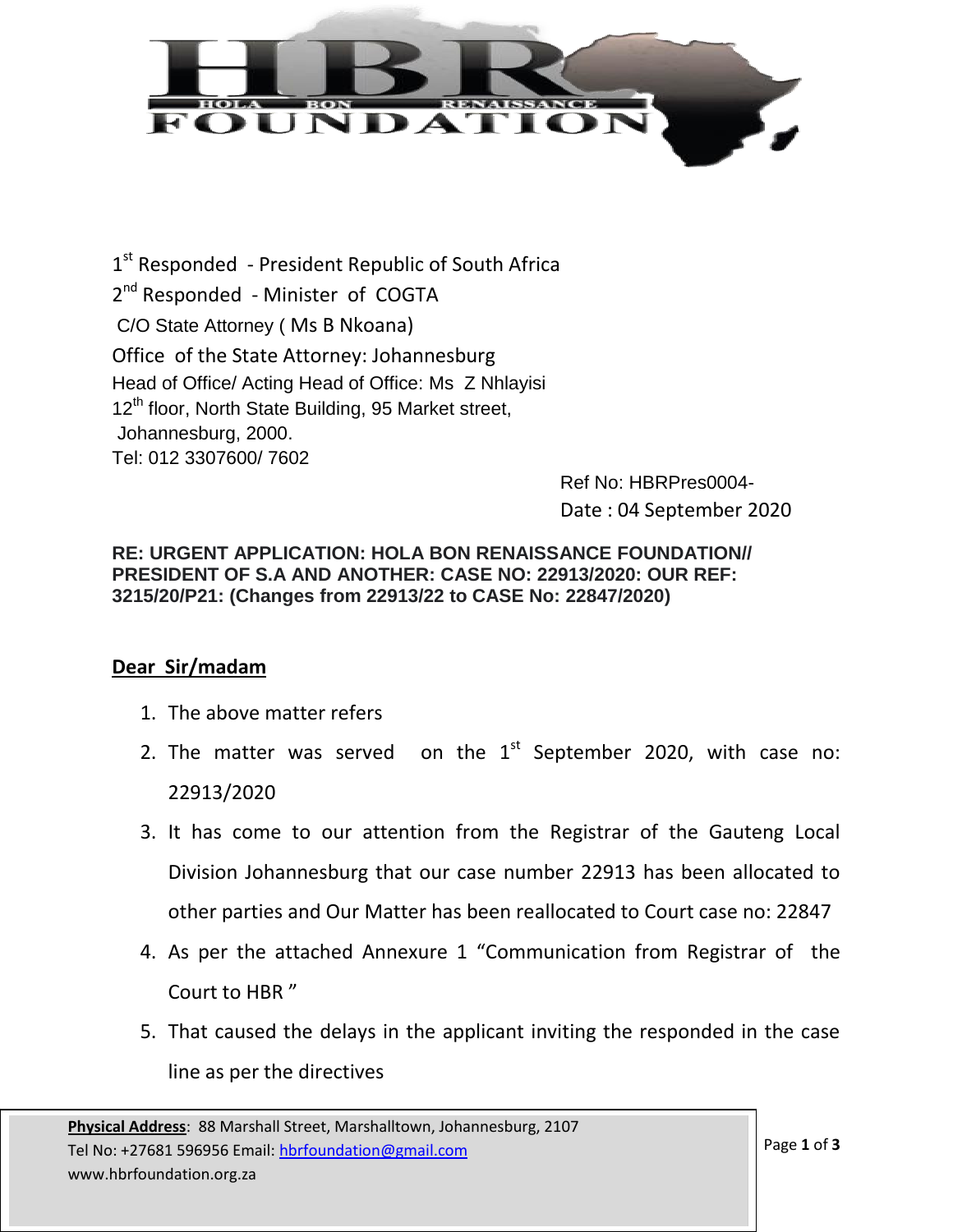

- 6. It was only on the  $3^{rd}$  September 2020, the matter was resolved between the applicant and the registrar of the court,
- 7. The applicant was invited on caseline on the  $3<sup>rd</sup>$  September 2020 by the registrar.
- 8. Due to the delays from the court, the applicant intends to amend the Notice of Motion in order to give the responded adequate time.
- 9. On the 04 September 2020, the Applicant received a letter from the Applicants attorney Refer nop:3215/20/P21
- 10.The amendment on the Notice of Motion seek to correct the error of dates and provide responded new dates and with respect to Case no: 22847 on case line
- 11. Kindly acknowledge receipt hereof.

Yours faithfully Bontshitswe P Mothopeng Msieleng Representative of Hola Bon Renaissance (HBR) Foundation Tel No:0681596956 Cell No:0840544733 Email:hbrfoundation@gmail.com

COPY: Received Copy hereof on this

the\_\_\_\_\_\_\_\_\_\_\_ day of \_\_\_\_2020